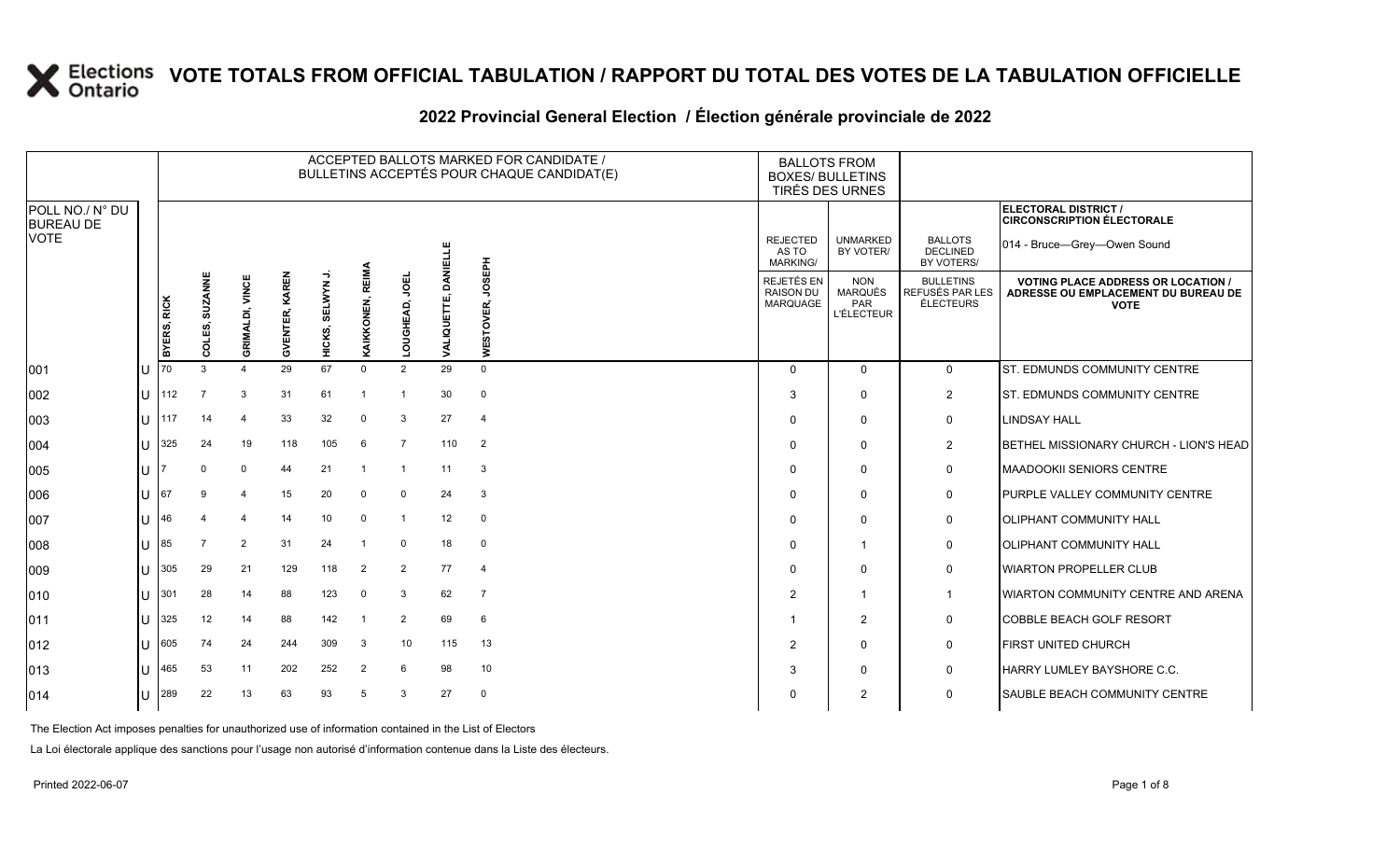### **2022 Provincial General Election / Élection générale provinciale de 2022**

|                                     |    |             |                          |                 |                |                       |                         |                      |                      | ACCEPTED BALLOTS MARKED FOR CANDIDATE /<br>BULLETINS ACCEPTÉS POUR CHAQUE CANDIDAT(E) | <b>BOXES/ BULLETINS</b>                     | <b>BALLOTS FROM</b><br>TIRÉS DES URNES            |                                                  |                                                                                                 |  |
|-------------------------------------|----|-------------|--------------------------|-----------------|----------------|-----------------------|-------------------------|----------------------|----------------------|---------------------------------------------------------------------------------------|---------------------------------------------|---------------------------------------------------|--------------------------------------------------|-------------------------------------------------------------------------------------------------|--|
| POLL NO./ N° DU<br><b>BUREAU DE</b> |    |             |                          |                 |                |                       |                         |                      |                      |                                                                                       |                                             |                                                   |                                                  | ELECTORAL DISTRICT /<br><b>CIRCONSCRIPTION ÉLECTORALE</b>                                       |  |
| <b>VOTE</b>                         |    |             |                          |                 |                |                       |                         |                      | Ë                    |                                                                                       | <b>REJECTED</b><br>AS TO<br><b>MARKING/</b> | <b>UNMARKED</b><br>BY VOTER/                      | <b>BALLOTS</b><br><b>DECLINED</b><br>BY VOTERS/  | 014 - Bruce-Grey-Owen Sound                                                                     |  |
|                                     |    | BYERS, RICK | <b>SUZANNE</b><br>COLES, | GRIMALDI, VINCE | GVENTER, KAREN | ⇒<br>SELWYN<br>HICKS, | REIMA<br>KAIKKONEN,     | 의<br>ó<br>GHEAD<br>5 | DANEI<br>VALIQUETTE, | <b>HdaSOr</b><br>WESTOVER,                                                            | REJETÉS EN<br><b>RAISON DU</b><br>MARQUAGE  | <b>NON</b><br>MARQUÉS<br>PAR<br><b>L'ÉLECTEUR</b> | <b>BULLETINS</b><br>REFUSÉS PAR LES<br>ÉLECTEURS | <b>VOTING PLACE ADDRESS OR LOCATION /</b><br>ADRESSE OU EMPLACEMENT DU BUREAU DE<br><b>VOTE</b> |  |
| $ 015\rangle$                       | lu | 197         | 29                       | $\overline{4}$  | 57             | 56                    | $\overline{\mathbf{4}}$ | 3                    | 24                   | 3                                                                                     | 2                                           | $\Omega$                                          | $\mathsf{O}$                                     | HEPWORTH BAPTIST CHURCH                                                                         |  |
| 016                                 | ΙU | 20          | 13                       | 2               | 30             | 21                    | $\overline{1}$          | $\mathbf 0$          | 6                    | $\overline{2}$                                                                        | $\Omega$                                    | $\mathbf 0$                                       | $\mathsf{O}$                                     | JAMES MASON MEMORIAL CENTRE                                                                     |  |
| 017                                 | Iп | 451         | 33                       | 30              | 94             | 123                   | $\overline{2}$          | 3                    | 49                   | $\overline{7}$                                                                        |                                             | $\mathbf 0$                                       | $\overline{2}$                                   | SHALLOW LAKE COMMUNITY CENTRE                                                                   |  |
| $ 018\rangle$                       | lu | 108         | 4                        | 5               | 11             | 32                    | -1                      | $\mathbf 0$          | 19                   | $\overline{1}$                                                                        | $\Omega$                                    | $\mathbf 0$                                       | $\mathsf{O}$                                     | <b>BOGNOR COMMUNITY CENTRE</b>                                                                  |  |
| $ 019\rangle$                       | ΙU | 84          | 13                       | 6               | 22             | 24                    | $\overline{1}$          | $\overline{2}$       | 23                   | $\mathbf 0$                                                                           | $\Omega$                                    | $\overline{1}$                                    | $\mathsf{O}$                                     | <b>BOGNOR COMMUNITY CENTRE</b>                                                                  |  |
| 020                                 | ΙU | 465         | 44                       | 14              | 135            | 161                   | $\overline{1}$          | $\overline{7}$       | 122                  | 5                                                                                     | 3                                           | 9                                                 | $\mathbf{3}$                                     | MEAFORD AND ST. VINCENT COMMUNITY<br><b>CENTRE</b>                                              |  |
| 021                                 | IП | 169         | 17                       | 10              | 108            | 122                   | $\overline{1}$          | $\overline{4}$       | 77                   | 5                                                                                     |                                             | 2                                                 | $\mathbf 0$                                      | <b>MEAFORD HALL</b>                                                                             |  |
| 022                                 | lu | 118         | 12                       | 5               | 63             | 91                    | $\overline{4}$          | $\mathbf 0$          | 30                   | $\overline{4}$                                                                        | $\Omega$                                    | $\Omega$                                          | $\mathbf{1}$                                     | ROYAL CANADIAN LEGION BRANCH 6                                                                  |  |
| 023                                 | ΙU | 224         | 35                       | 10              | 150            | 155                   | $\overline{2}$          | $\overline{7}$       | 61                   | 8                                                                                     | $\overline{2}$                              | $\overline{1}$                                    | $\mathbf{1}$                                     | ST. GEORGE'S ANGLICAN CHURCH                                                                    |  |
| 024                                 | lU | 112         | 13                       | 6               | 88             | 96                    | 3                       | 2                    | 29                   | 2                                                                                     | 2                                           | $\mathbf 0$                                       | $\mathbf 0$                                      | LUTHERAN CHURCH OF OUR SAVIOUR                                                                  |  |
| 025                                 | lu | 459         | 31                       | 18              | 145            | 200                   | $\overline{2}$          | 6                    | 105                  | $\overline{2}$                                                                        | 2                                           | -1                                                | 5                                                | <b>KNOX PRESBYTERIAN CHURCH</b>                                                                 |  |
| 026                                 | lu | 31          |                          | 3               | 47             | 54                    | $\mathbf 0$             | $\overline{2}$       | 19                   | $\mathbf 0$                                                                           | $\Omega$                                    | $\mathbf 0$                                       | $\overline{2}$                                   | ST. ANDREW'S PRESBYTERIAN CHURCH                                                                |  |
| 027                                 | lu | 86          | 5                        | 3               | 24             | 72                    | $\mathbf{0}$            | $\mathbf 0$          | 17                   | $\overline{1}$                                                                        | $\Omega$                                    | $\mathbf 0$                                       | $\mathbf 0$                                      | FIRST CHRISTIAN REFORMED CHURCH                                                                 |  |
| 028                                 | lu | 98          | $\overline{2}$           | 5               | 33             | 73                    | $\mathbf 0$             | $\Omega$             | 21                   | $\mathbf 0$                                                                           |                                             | $\Omega$                                          | $\mathbf 0$                                      | FIRST CHRISTIAN REFORMED CHURCH                                                                 |  |

The Election Act imposes penalties for unauthorized use of information contained in the List of Electors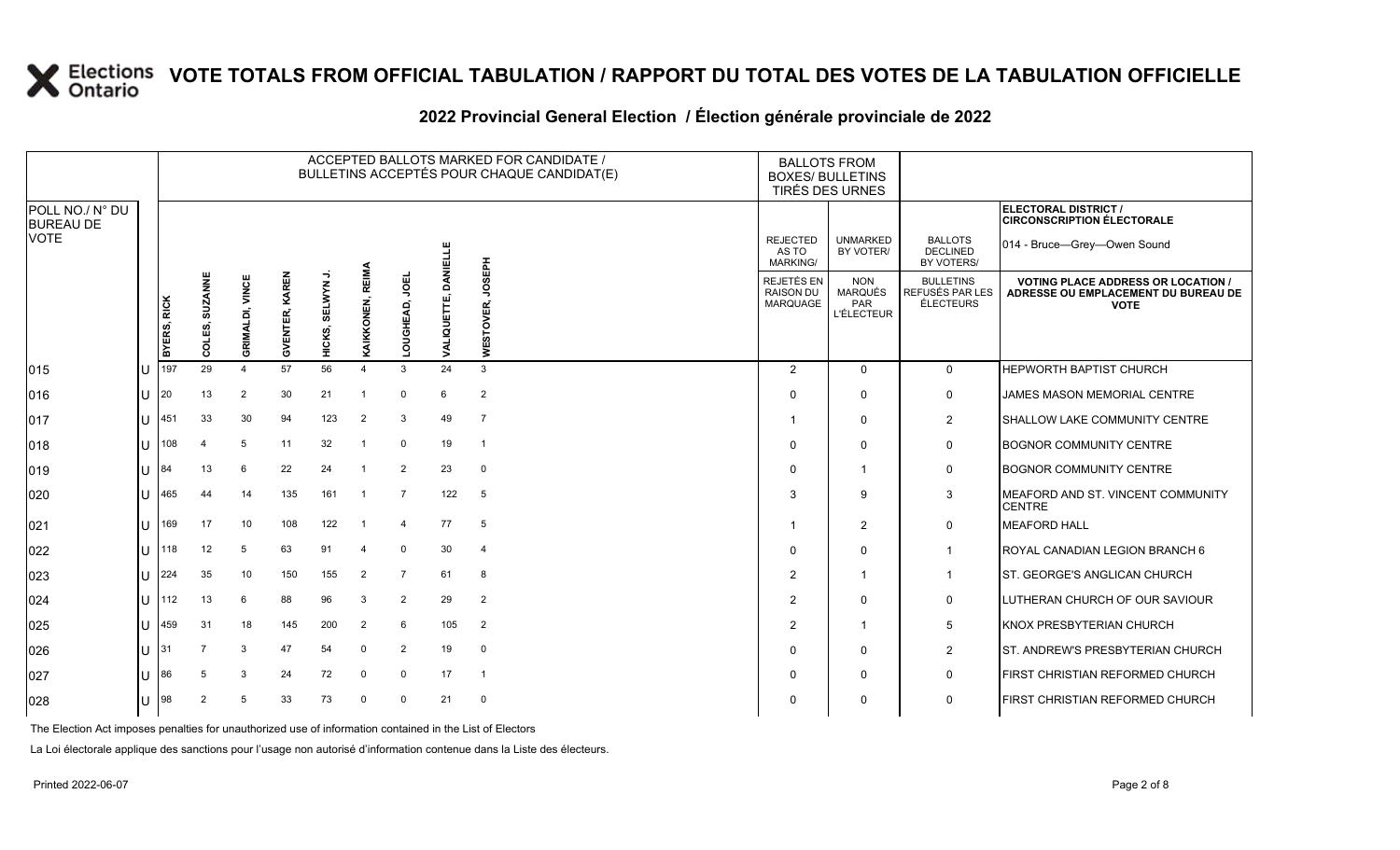#### ACCEPTED BALLOTS MARKED FOR CANDIDATE / BULLETINS ACCEPTÉS POUR CHAQUE CANDIDAT(E) BALLOTS FROM BOXES/ BULLETINS TIRÉS DES URNES **ELECTORAL DISTRICT /** POLL NO./ N° DU **CIRCONSCRIPTION ÉLECTORALE** BUREAU DE UNMARKED REJECTED BALLOTS 014 - Bruce—Grey—Owen Sound **DANIELLE VALIQUETTE, DANIELLE DECLINED** BY VOTER/ AS TO MARKING/ BY VOTERS/ **HABSOL WESTOVER, JOSEPH** KAIKKONEN, REIMA **KAIKKONEN, REIMA** JOEL **GVENTER, KAREN HICKS, SELWYN J. SUZANNE COLES, SUZANNE GVENTER, KAREN LOUGHEAD, JOEL** GRIMALDI, VINCE REJETÉS EN NON BULLETINS **GRIMALDI, VINCE VOTING PLACE ADDRESS OR LOCATION /**  SELWYN RAISON DU MARQUÉS REFUSÉS PAR LES **ADRESSE OU EMPLACEMENT DU BUREAU DE**  VALIQUETTE, **BYERS, RICK** MARQUAGE PAR ÉLECTEURS LOUGHEAD, ER. **VOTE** L'ÉLECTEUR **WESTOV** COLES, HICKS, 029 U 291 28 13 133 188 2 1 66 8 1 2 1 2 0 SYDENHAM CAMPUS INNOVATION CENTRE 030 U 275 22 7 126 171 2 2 57 6 1 2 1 CALVARY MISSIONARY CHURCH 031 U 66 1 0 34 77 0 1 9 1 1 0 0 SOUTH END FELLOWSHIP BAPTIST CHURCH 032 U 100 5 3 31 55 0 0 20 1 0 0 1 SOUTH END FELLOWSHIP BAPTIST CHURCH 033 U 474 54 29 117 132 5 3 61 8 2 1 1 TARA COMMUNITY CENTRE 034 U 91 20 8 26 28 1 1 13 5 1 0 0 STONE TREE - GOLF, FITNESS AND **BANQUETS** 035 U 72 13 3 18 20 1 0 9 0 1 0 0 DESBORO RECREATIONAL CENTRE 036 U 77 6 1 10 18 0 1 11 3 0 1 0 DESBORO RECREATIONAL CENTRE 037 U 87 13 5 18 21 9 2 16 2 0 0 0 MASSIE HALL 038 U 100 7 1 33 23 5 1 10 0 1 0 0 CHATSWORTH FIRE HALL 039 U 273 19 24 59 64 4 18 53 2 0 2 0 EUPHRASIA MEMORIAL COMMUNITY CENTRE 040 U 93 18 8 25 38 1 0 14 2 0 0 1 ROYAL CANADIAN LEGION BRANCH 464

041 U 110 17 5 39 47 0 1 16 0 0 0 1 ROYAL CANADIAN LEGION BRANCH 464

#### **2022 Provincial General Election / Élection générale provinciale de 2022**

The Election Act imposes penalties for unauthorized use of information contained in the List of Electors

La Loi électorale applique des sanctions pour l'usage non autorisé d'information contenue dans la Liste des électeurs.

VOTE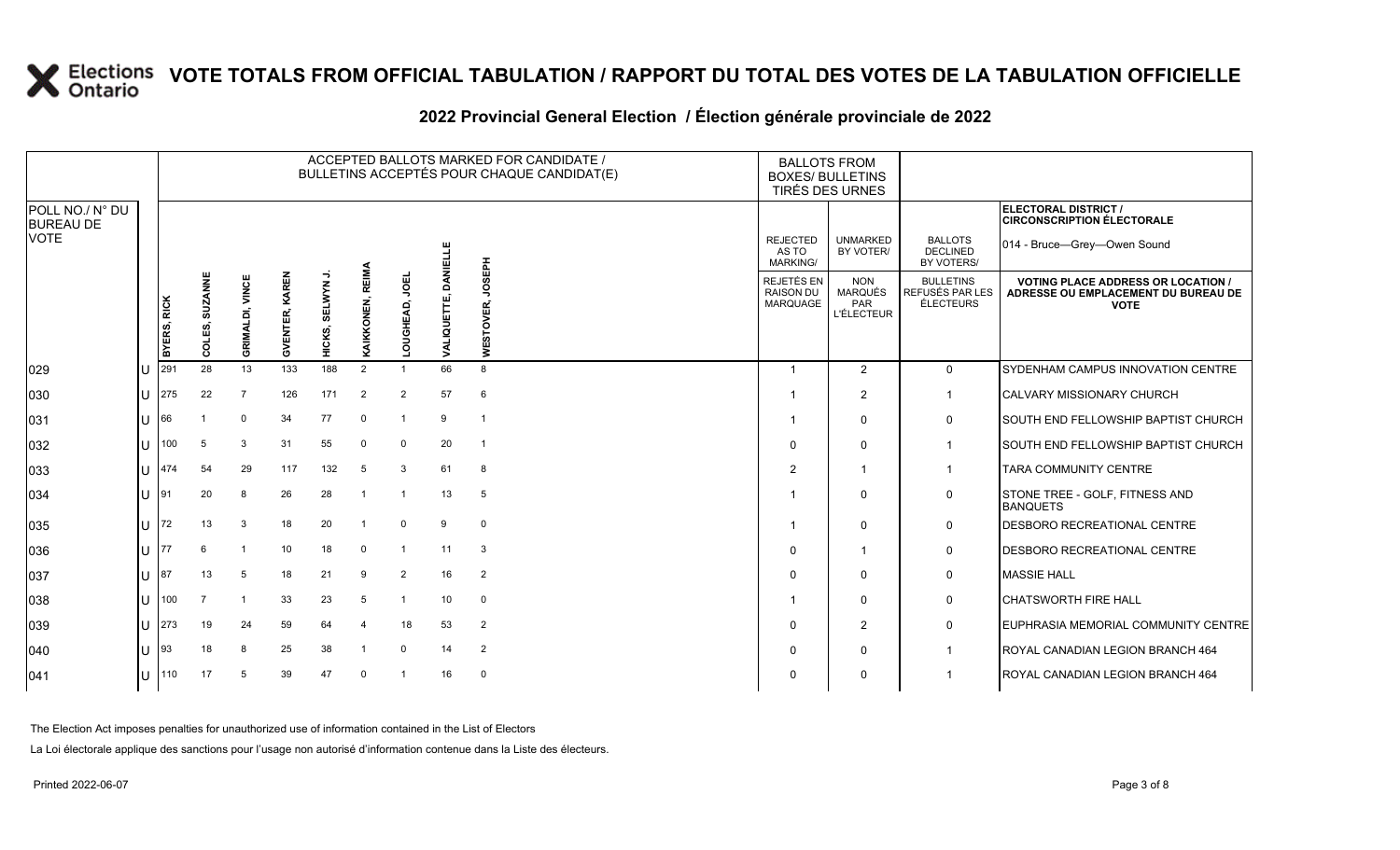|                                                    |     |             |                              |                 |                          |                    |                  |                |                 | ACCEPTED BALLOTS MARKED FOR CANDIDATE /<br>BULLETINS ACCEPTÉS POUR CHAQUE CANDIDAT(E) |                                             | <b>BALLOTS FROM</b><br><b>BOXES/ BULLETINS</b><br>TIRÉS DES URNES |                                                         |                                                                                                 |
|----------------------------------------------------|-----|-------------|------------------------------|-----------------|--------------------------|--------------------|------------------|----------------|-----------------|---------------------------------------------------------------------------------------|---------------------------------------------|-------------------------------------------------------------------|---------------------------------------------------------|-------------------------------------------------------------------------------------------------|
| POLL NO./ N° DU<br><b>BUREAU DE</b><br><b>VOTE</b> |     |             |                              |                 |                          | SELWYN J<br>HICKS, |                  |                |                 |                                                                                       |                                             |                                                                   |                                                         | ELECTORAL DISTRICT /<br><b>CIRCONSCRIPTION ÉLECTORALE</b>                                       |
|                                                    |     |             |                              |                 |                          |                    |                  |                | <b>DANIELLE</b> | <b>HdaSOr</b><br>TOVER,<br>WES <sup>-</sup>                                           | <b>REJECTED</b><br>AS TO<br><b>MARKING/</b> | <b>UNMARKED</b><br>BY VOTER/                                      | <b>BALLOTS</b><br><b>DECLINED</b><br>BY VOTERS/         | 014 - Bruce-Grey-Owen Sound                                                                     |
|                                                    |     | BYERS, RICK | <b>SUZANNE</b><br>OLES,<br>ō | GRIMALDI, VINCE | KAREN<br><b>GVENTER,</b> |                    | KAIKKONEN, REIMA | 링<br>LOUGHEAD, | ALIQUETTE,      |                                                                                       | REJETÉS EN<br><b>RAISON DU</b><br>MARQUAGE  | <b>NON</b><br><b>MARQUÉS</b><br>PAR<br><b>L'ÉLECTEUR</b>          | <b>BULLETINS</b><br>REFUSÉS PAR LES<br><b>ÉLECTEURS</b> | <b>VOTING PLACE ADDRESS OR LOCATION /</b><br>ADRESSE OU EMPLACEMENT DU BUREAU DE<br><b>VOTE</b> |
| 042                                                | IU  | 132         | 10                           | 2               | 17                       | 13                 | $\Omega$         |                | 23              | 3                                                                                     | -1                                          | $\mathbf 0$                                                       | 0                                                       | HOLLAND CHATSWORTH CENTRAL PUBLIC<br><b>SCHOOL</b>                                              |
| 043                                                | IU  | 179         | 11                           | 4               | 16                       | 21                 | $\mathbf 0$      | $\overline{4}$ | 29              | $\mathbf 0$                                                                           | $\Omega$                                    | $\overline{1}$                                                    | $\mathbf 0$                                             | <b>HOLLAND CHATSWORTH CENTRAL PUBLIC</b><br><b>SCHOOL</b>                                       |
| 044                                                | IU  | 291         | 25                           | 37              | 106                      | 106                | 2                | 12             | 52              | 0                                                                                     | $\Omega$                                    | $\mathbf 0$                                                       | $\overline{1}$                                          | <b>PAISLEY COMMUNITY CENTRE</b>                                                                 |
| 045                                                | lU  | 433         | 52                           | 23              | 128                      | 136                | 3                | $\overline{a}$ | 72              | 10                                                                                    | $\mathcal{P}$                               | 3                                                                 | 0                                                       | <b>WILLIAMSFORD COMMUNITY CENTRE</b>                                                            |
| 046                                                | IU. | 373         | 39                           | 41              | 107                      | 109                | 5                | 5              | 50              | $\overline{2}$                                                                        | 3                                           | $\mathbf 0$                                                       | $\mathbf 0$                                             | <b>CHESLEY COMMUNITY CENTRE</b>                                                                 |
| 047                                                | IU  | 646         | 41                           | 34              | 131                      | 136                | $\overline{a}$   | 13             | 128             | $\mathbf{3}$                                                                          |                                             | $\overline{2}$                                                    | 0                                                       | OSPREY RECREATION CENTRE                                                                        |
| 048                                                | ΙU  | 67          | 5                            | $\overline{2}$  | 19                       | 24                 | $\mathbf 0$      | -1             | 14              | $\overline{2}$                                                                        | $\Omega$                                    | $\Omega$                                                          | 0                                                       | CENTRE GREY RECREATION COMPLEX                                                                  |
| 049                                                | IU  | 136         | 3                            | $\overline{2}$  | 16                       | 23                 | $\overline{1}$   | $\overline{1}$ | 17              | $\overline{1}$                                                                        | $\Omega$                                    | 0                                                                 | 0                                                       | <b>CENTRE GREY RECREATION COMPLEX</b>                                                           |
| 050                                                | IU  | 154         | 3                            | 4               | 17                       | 16                 | $\overline{4}$   | $\mathbf 0$    | 9               | $\overline{1}$                                                                        | $\Omega$                                    | 0                                                                 | 0                                                       | <b>ANNESLEY UNITED CHURCH</b>                                                                   |
| 051                                                | IU  | 249         | 36                           | 32              | 51                       | 77                 | 3                | 2              | 33              | 5                                                                                     | $\Omega$                                    | $\mathbf 0$                                                       | 0                                                       | <b>LAMLASH HALL</b>                                                                             |
| 052                                                | IU  | 340         | 24                           | 26              | 79                       | 106                | $\mathbf 4$      | $\overline{2}$ | 96              | 3                                                                                     | $\Omega$                                    | $\mathbf 0$                                                       | 0                                                       | <b>FLESHERTON KINPLEX</b>                                                                       |
| 053                                                | IП  | 421         | 41                           | 23              | 57                       | 104                | 5                | $\overline{2}$ | 64              | 5                                                                                     | $\Omega$                                    | $\mathbf 0$                                                       | 5                                                       | <b>GLENELG COMMUNITY HALL</b>                                                                   |
| 054                                                | ΙU  | 310         | 24                           | 39              | 70                       | 90                 | 9                | $\overline{7}$ | 44              | 4                                                                                     |                                             | 16                                                                | $\mathbf 0$                                             | <b>DUNDALK WESLEYAN CHURCH</b>                                                                  |

#### **2022 Provincial General Election / Élection générale provinciale de 2022**

The Election Act imposes penalties for unauthorized use of information contained in the List of Electors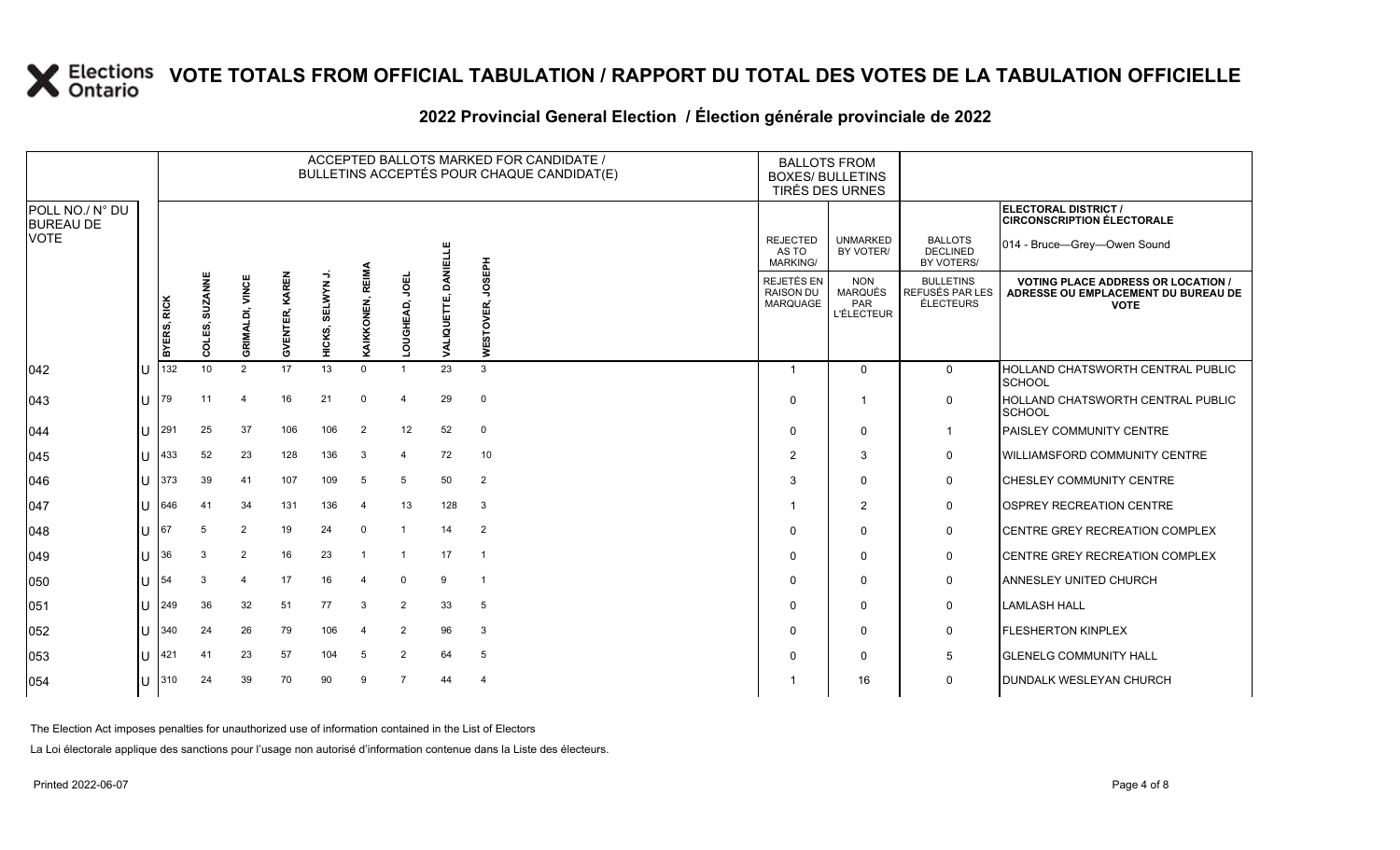|                                                    |              |                                |                |                        |                |               |                  |                |                      | ACCEPTED BALLOTS MARKED FOR CANDIDATE /<br>BULLETINS ACCEPTÉS POUR CHAQUE CANDIDAT(E) |                                                          | <b>BALLOTS FROM</b><br><b>BOXES/ BULLETINS</b><br>TIRÉS DES URNES |                                                         |                                                                                                 |
|----------------------------------------------------|--------------|--------------------------------|----------------|------------------------|----------------|---------------|------------------|----------------|----------------------|---------------------------------------------------------------------------------------|----------------------------------------------------------|-------------------------------------------------------------------|---------------------------------------------------------|-------------------------------------------------------------------------------------------------|
| POLL NO./ N° DU<br><b>BUREAU DE</b><br><b>VOTE</b> |              |                                |                |                        |                |               |                  |                | Ë                    |                                                                                       | <b>REJECTED</b><br>AS TO<br><b>MARKING/</b>              | <b>UNMARKED</b><br>BY VOTER/                                      | <b>BALLOTS</b><br><b>DECLINED</b><br>BY VOTERS/         | <b>ELECTORAL DISTRICT /</b><br><b>CIRCONSCRIPTION ÉLECTORALE</b><br>014 - Bruce-Grey-Owen Sound |
|                                                    |              | BYERS, RICK                    | COLES, SUZANNE | <b>GRIMALDI, VINCE</b> | GVENTER, KAREN | HICKS, SELWYN | KAIKKONEN, REIMA | ğ<br>GHEAD,    | DANEI<br>VALIQUETTE, | <b>HdaSCr</b><br>ESTOVER,<br>Ξ                                                        | <b>REJETÉS EN</b><br><b>RAISON DU</b><br><b>MARQUAGE</b> | <b>NON</b><br>MARQUÉS<br><b>PAR</b><br><b>L'ÉLECTEUR</b>          | <b>BULLETINS</b><br>REFUSÉS PAR LES<br><b>ÉLECTEURS</b> | <b>VOTING PLACE ADDRESS OR LOCATION /</b><br>ADRESSE OU EMPLACEMENT DU BUREAU DE<br><b>VOTE</b> |
| 055                                                |              | 485                            | 67             | 45                     | 127            | 252           | $\overline{7}$   |                | 68                   | 5                                                                                     | -1                                                       | $\mathbf 0$                                                       | $\mathbf 0$                                             | <b>GRACE UNITED CHURCH</b>                                                                      |
| 056                                                | U            | 527                            | 38             | 37                     | 113            | 151           | 8                | 3              | 70                   | 10                                                                                    | 2                                                        | 3                                                                 | 0                                                       | DURHAM AND DISTRICT COMMUNITY<br><b>CENTRE</b>                                                  |
| 057                                                | ΙU           | 420                            | 24             | 53                     | 122            | 247           | $\overline{7}$   | $\overline{4}$ | 51                   | 9                                                                                     | $\overline{2}$                                           | $\mathbf 0$                                                       | $\overline{2}$                                          | P & H CENTRE                                                                                    |
| 058                                                |              | $\bigcup$ 67                   |                | 21                     | $\overline{7}$ | 13            | $\overline{1}$   | -1             | 20                   | $\overline{2}$                                                                        |                                                          | $\Omega$                                                          | $\mathbf 0$                                             | <b>DUNDALK ARENA AND COMMUNITY CENTRE</b>                                                       |
| 059                                                |              | $\lfloor \rfloor$ $\rfloor$ 64 | 5              | 19                     | 12             | 18            | 2                | 2              | 11                   | $\overline{1}$                                                                        | $\Omega$                                                 | 64                                                                | 0                                                       | <b>DUNDALK ARENA AND COMMUNITY CENTRE</b>                                                       |
| 060                                                | U            | 190                            | 24             | 39                     | 50             | 60            | $\overline{1}$   | 5              | 31                   | 3                                                                                     | 12                                                       | $\Omega$                                                          | $\mathbf 1$                                             | NEUSTADT COMMUNITY HALL                                                                         |
| 061                                                | $\mathbf{U}$ | 553                            | 37             | 46                     | 102            | 148           | 7                | 0              | 77                   | 6                                                                                     | 14                                                       | 5                                                                 | $\mathbf 0$                                             | <b>EGREMONT OPTIMIST COMMUNITY CENTRE</b>                                                       |
| 062                                                | ΠL           | 102                            | 9              | $\overline{7}$         | 12             | 22            | $\mathbf{0}$     | $\overline{1}$ | 18                   | $\overline{1}$                                                                        | 0                                                        | $\Omega$                                                          | $\mathbf{1}$                                            | NORMANBY TOWNSHIP ARENA COMPLEX                                                                 |
| 400                                                | U            | 22                             |                | 4                      | 8              | 21            | $\mathbf 0$      | 2              | 13                   | $\mathbf 0$                                                                           | 0                                                        | $\Omega$                                                          | $\mathbf 1$                                             | PARKWAY APARTMENTS / MILL ROAD APTS                                                             |
| 700                                                | ΠT           | 12                             |                | $\Omega$               | $\overline{2}$ | 16            | $\mathbf 0$      | 2              | $\Omega$             | -1                                                                                    | <sup>0</sup>                                             | $\Omega$                                                          | $\Omega$                                                | <b>GOLDEN DAWN SENIOR CITIZEN HOME</b>                                                          |
| 701                                                | IU.          |                                |                |                        |                |               |                  |                |                      | COMBINED WITH 700 / COMBINÉ À 700                                                     |                                                          |                                                                   |                                                         |                                                                                                 |
| 702                                                | U            |                                |                |                        |                |               |                  |                |                      | COMBINED WITH 717 / COMBINÉ À 717                                                     |                                                          |                                                                   |                                                         |                                                                                                 |
| 703                                                | U            | 13                             |                |                        | -6             | 10            |                  |                |                      | $\mathbf{0}$                                                                          |                                                          | $\Omega$                                                          | 53                                                      | <b>IKELSO PINES RETIREMENT LODGE</b>                                                            |
| 704                                                |              | U $ 27$                        |                | 2                      | $\Omega$       | 29            | $\mathbf 0$      | $\mathbf 0$    | 3                    | $\mathbf 0$                                                                           | 0                                                        | $\Omega$                                                          | 0                                                       | KELSO VILLA RETIREMENT HOME                                                                     |

#### **2022 Provincial General Election / Élection générale provinciale de 2022**

The Election Act imposes penalties for unauthorized use of information contained in the List of Electors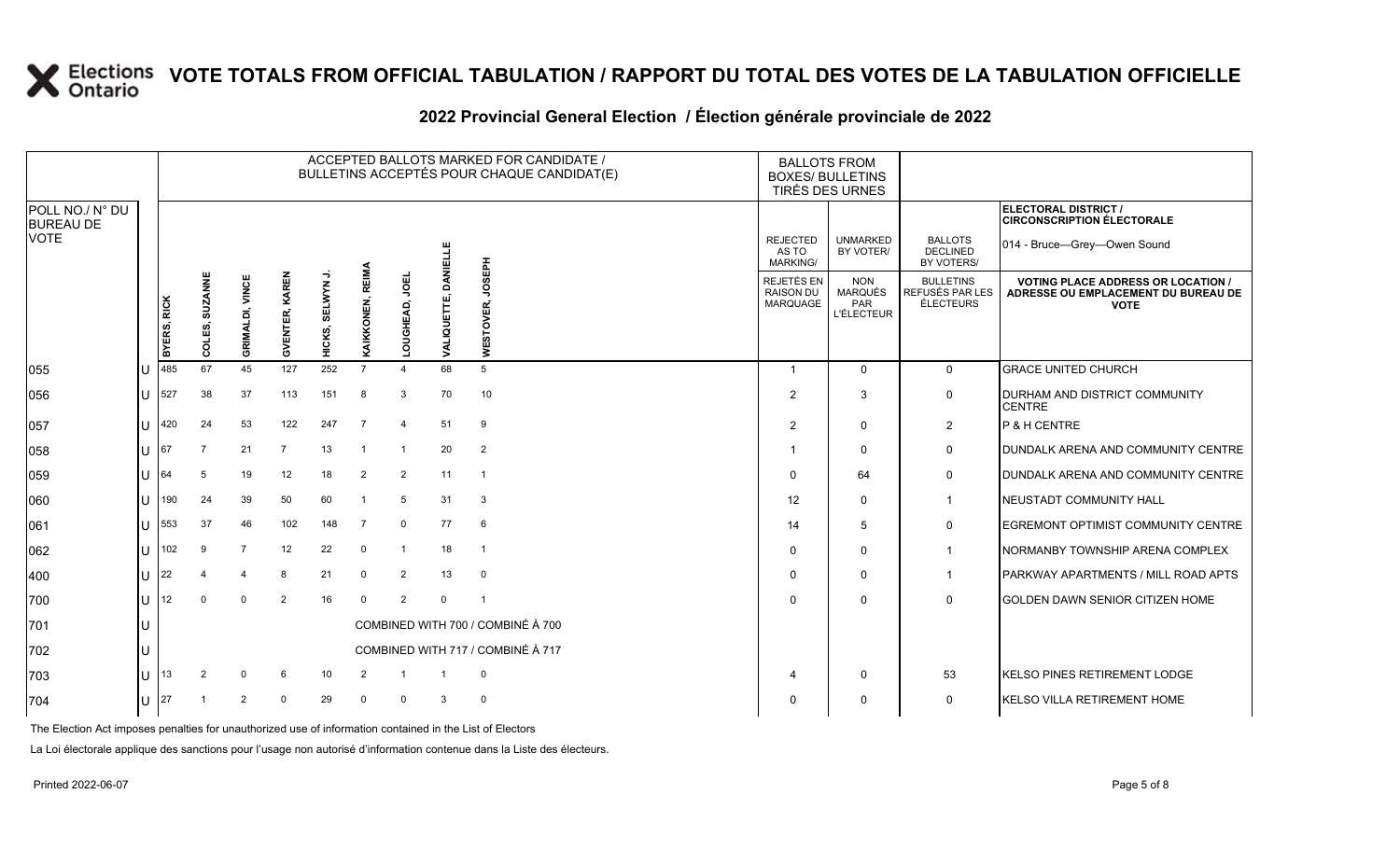|                                                    |     |             |                |                        |                       |                |                  |                               |                      | ACCEPTED BALLOTS MARKED FOR CANDIDATE /<br>BULLETINS ACCEPTÉS POUR CHAQUE CANDIDAT(E) | <b>BALLOTS FROM</b><br><b>BOXES/ BULLETINS</b><br>TIRÉS DES URNES |                                                          |                                                                |                                                                                                 |
|----------------------------------------------------|-----|-------------|----------------|------------------------|-----------------------|----------------|------------------|-------------------------------|----------------------|---------------------------------------------------------------------------------------|-------------------------------------------------------------------|----------------------------------------------------------|----------------------------------------------------------------|-------------------------------------------------------------------------------------------------|
| POLL NO./ N° DU<br><b>BUREAU DE</b><br><b>VOTE</b> |     |             |                |                        |                       |                |                  |                               |                      |                                                                                       | <b>REJECTED</b><br>AS TO                                          | <b>UNMARKED</b><br>BY VOTER/                             | <b>BALLOTS</b><br><b>DECLINED</b>                              | ELECTORAL DISTRICT /<br><b>CIRCONSCRIPTION ÉLECTORALE</b><br>014 - Bruce-Grey-Owen Sound        |
|                                                    |     | BYERS, RICK | COLES, SUZANNE | <b>GRIMALDI, VINCE</b> | <b>GVENTER, KAREN</b> | HICKS, SELWYN  | KAIKKONEN, REIMA | <b>UBO</b><br><b>OUGHEAD,</b> | DANEI<br>VALIQUETTE, | <b>Hd3SOr</b><br>ESTOVER,                                                             | <b>MARKING/</b><br>REJETÉS EN<br><b>RAISON DU</b><br>MARQUAGE     | <b>NON</b><br><b>MARQUÉS</b><br>PAR<br><b>L'ÉLECTEUR</b> | BY VOTERS/<br><b>BULLETINS</b><br>REFUSÉS PAR LES<br>ÉLECTEURS | <b>VOTING PLACE ADDRESS OR LOCATION /</b><br>ADRESSE OU EMPLACEMENT DU BUREAU DE<br><b>VOTE</b> |
| 705                                                |     | 38          |                | $\Omega$               | 2                     | 16             | $\Omega$         |                               | $\mathcal{P}$        | ā<br>$\Omega$                                                                         | $\Omega$                                                          | $\mathbf 0$                                              | $\Omega$                                                       | SEASONS OWEN SOUND                                                                              |
| 706                                                |     |             |                |                        |                       |                |                  |                               |                      | COMBINED WITH 703 / COMBINÉ À 703                                                     |                                                                   |                                                          |                                                                |                                                                                                 |
| 707                                                |     | 10          | $\Omega$       | $\Omega$               | 8                     | 14             | $\Omega$         | $\Omega$                      | 3                    | 2                                                                                     | $\Omega$                                                          | $\mathbf 0$                                              | $\mathbf 0$                                                    | <b>ST. FRANCIS PLACE</b>                                                                        |
| 708                                                |     |             |                |                        |                       |                |                  |                               |                      | COMBINED WITH 703 / COMBINÉ À 703                                                     |                                                                   |                                                          |                                                                |                                                                                                 |
| 709                                                |     |             |                |                        |                       |                |                  |                               |                      | COMBINED WITH 711 / COMBINÉ À 711                                                     |                                                                   |                                                          |                                                                |                                                                                                 |
| 710                                                |     | 21          |                |                        |                       | 11             |                  | $\mathbf 0$                   | $\overline{2}$       | 0                                                                                     | -1                                                                | $\mathbf 0$                                              | $\mathbf 0$                                                    | <b>I</b> CENTRAL PLACE RETIREMENT HOME                                                          |
| 711                                                |     | 8           | $\mathcal{P}$  | 2                      | $\overline{7}$        | $\mathbf{3}$   |                  | $\overline{1}$                | 2                    | $\overline{1}$                                                                        | $\Omega$                                                          | $\mathbf{0}$                                             | $\Omega$                                                       | JOHN JOSEPH PLACE                                                                               |
| 712                                                |     |             |                |                        |                       |                |                  |                               |                      | COMBINED WITH 714 / COMBINÉ À 714                                                     |                                                                   |                                                          |                                                                |                                                                                                 |
| 713                                                |     |             |                |                        |                       |                |                  |                               |                      | COMBINED WITH 711 / COMBINÉ À 711                                                     |                                                                   |                                                          |                                                                |                                                                                                 |
| 714                                                |     | 28          |                | $\overline{2}$         | $\overline{4}$        | 12             | $\Omega$         | $\Omega$                      | $\mathbf 0$          | $\mathbf 0$                                                                           | $\Omega$                                                          | $\mathbf 0$                                              | 0                                                              | <b>LEE MANOR</b>                                                                                |
| 715                                                |     | 38          |                |                        | $\overline{7}$        | 27             | $\overline{0}$   | $\mathbf{1}$                  | 2                    | 2                                                                                     | $\overline{2}$                                                    | $\overline{1}$                                           | $\mathbf 0$                                                    | SUMMIT PLACE LONG-TERM CARE                                                                     |
| 716                                                | lU. | 12          | $\overline{2}$ |                        | $\overline{4}$        | $\overline{4}$ |                  | $\mathbf 0$                   |                      | $\mathbf 0$                                                                           | $\overline{2}$                                                    | $\Omega$                                                 | $\Omega$                                                       | COUNTRY LANE LONG TERM CARE                                                                     |

717 U 23 1 3 8 9 1 1 8 1 2 0 0 GREY GABLES

### **2022 Provincial General Election / Élection générale provinciale de 2022**

The Election Act imposes penalties for unauthorized use of information contained in the List of Electors

718 U COMBINED WITH 716 / COMBINÉ À 716

La Loi électorale applique des sanctions pour l'usage non autorisé d'information contenue dans la Liste des électeurs.

**RESIDENCE**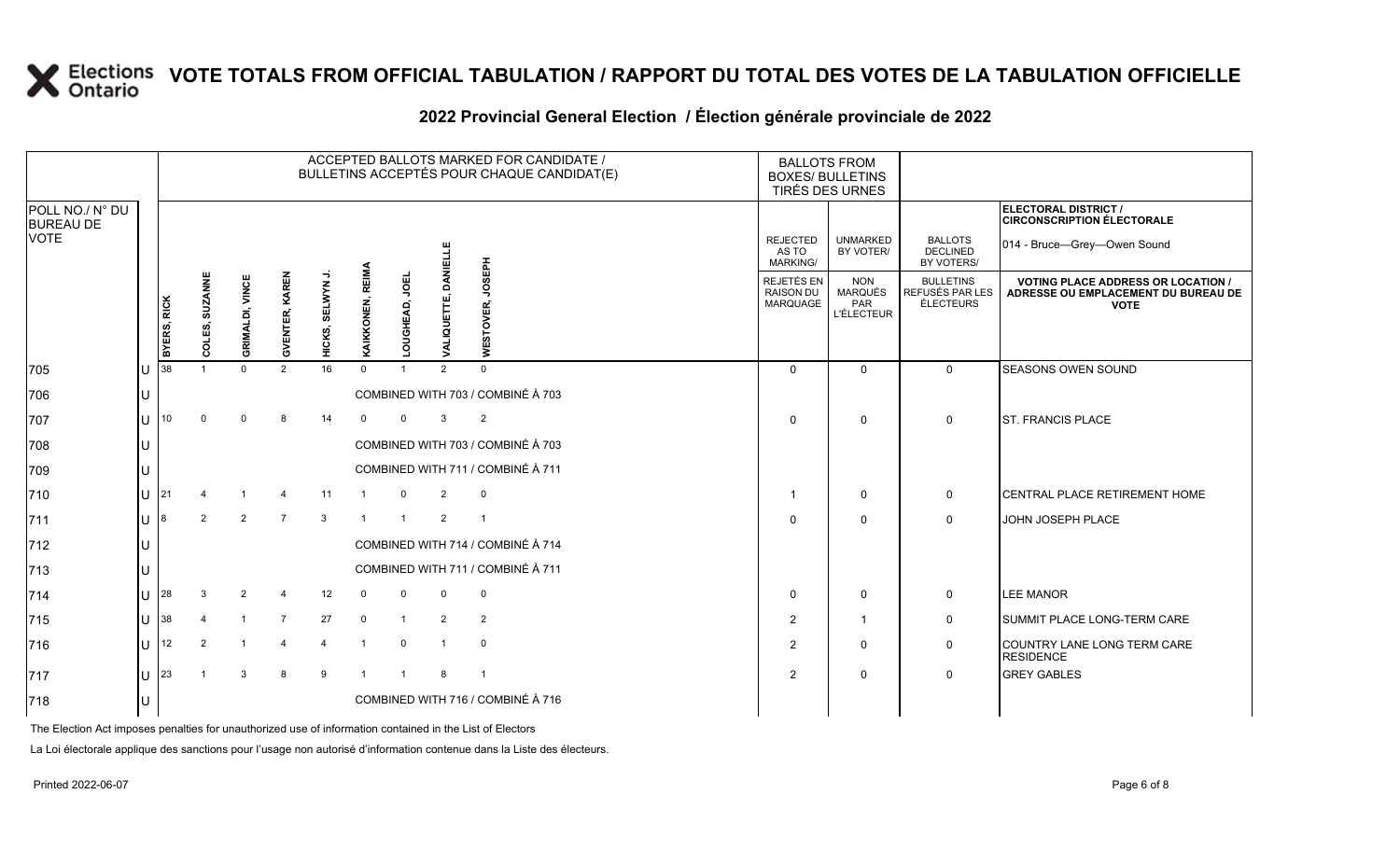|                                                    |    |             |                |                        |                |                  |                         |                       |                 | ACCEPTED BALLOTS MARKED FOR CANDIDATE /<br>BULLETINS ACCEPTÉS POUR CHAQUE CANDIDAT(E) |                                                          | <b>BALLOTS FROM</b><br><b>BOXES/ BULLETINS</b><br>TIRÉS DES URNES |                                                  |                                                                                                 |
|----------------------------------------------------|----|-------------|----------------|------------------------|----------------|------------------|-------------------------|-----------------------|-----------------|---------------------------------------------------------------------------------------|----------------------------------------------------------|-------------------------------------------------------------------|--------------------------------------------------|-------------------------------------------------------------------------------------------------|
| POLL NO./ N° DU<br><b>BUREAU DE</b><br><b>VOTE</b> |    |             |                |                        |                |                  |                         |                       |                 |                                                                                       |                                                          |                                                                   |                                                  | ELECTORAL DISTRICT /<br><b>CIRCONSCRIPTION ÉLECTORALE</b>                                       |
|                                                    |    |             |                |                        |                |                  |                         | JOEL<br><b>GHEAD,</b> | <b>DANIELLE</b> |                                                                                       | <b>REJECTED</b><br>AS TO<br><b>MARKING/</b>              | <b>UNMARKED</b><br>BY VOTER/                                      | <b>BALLOTS</b><br><b>DECLINED</b><br>BY VOTERS/  | 014 - Bruce-Grey-Owen Sound                                                                     |
|                                                    |    | BYERS, RICK | COLES, SUZANNE | <b>GRIMALDI, VINCE</b> | GVENTER, KAREN | SELWYN<br>IICKS, | REIMA<br>AIKKONEN,      |                       | LIQUETTE,       | <b>Hd3SOr</b><br>)<br>이<br>ഗ<br>m<br>₹                                                | <b>REJETÉS EN</b><br><b>RAISON DU</b><br><b>MARQUAGE</b> | <b>NON</b><br>MARQUÉS<br>PAR<br><b>L'ÉLECTEUR</b>                 | <b>BULLETINS</b><br>REFUSÉS PAR LES<br>ÉLECTEURS | <b>VOTING PLACE ADDRESS OR LOCATION /</b><br>ADRESSE OU EMPLACEMENT DU BUREAU DE<br><b>VOTE</b> |
| 719                                                |    |             |                |                        |                |                  |                         |                       |                 | COMBINED WITH ADV002 / COMBINÉ À ADV002                                               |                                                          |                                                                   |                                                  |                                                                                                 |
| 720                                                |    |             |                |                        |                |                  |                         |                       |                 | COMBINED WITH 721 / COMBINÉ À 721                                                     |                                                          |                                                                   |                                                  |                                                                                                 |
| 721                                                | U  | 24          |                | $\Omega$               | 4              | 20               | $\mathbf{0}$            | $\overline{1}$        |                 | $\overline{1}$                                                                        | 0                                                        | $\mathbf 0$                                                       | 0                                                | <b>HANOVER CARE CENTRE - MCVEAN LODGE</b>                                                       |
| 722                                                | ΠT | 45          | 3              | 2                      | 9              | 43               | $\mathbf{0}$            | $\mathbf 0$           | $\mathbf 0$     | $\mathbf{0}$                                                                          | 0                                                        | $\Omega$                                                          | 0                                                | THE VILLAGE RETIREMENT LIVING                                                                   |
| ADV001                                             |    | 766         | 50             | 20                     | 222            | 474              | 10                      | $\overline{7}$        | 150             | 3                                                                                     |                                                          | $\overline{2}$                                                    | $\mathbf{1}$                                     | <b>GREY COUNTY SYDENHAM CAMPUS</b>                                                              |
| ADV002                                             |    | 1597        | 106            | 35                     | 531            | 968              | 8                       | 16                    | 342             | 9                                                                                     | 38                                                       | 3                                                                 | 3                                                | <b>GREY COUNTY SYDENHAM CAMPUS</b>                                                              |
| ADV003                                             |    | 254         |                | 6                      | 59             | 82               | $\mathbf 0$             | $\overline{1}$        | 34              | $\mathbf 0$                                                                           | $\overline{2}$                                           | $\Omega$                                                          | $\mathbf 0$                                      | THE PROPELLER CLUB                                                                              |
| ADV004                                             |    | I316        | 13             | 5                      | 54             | 91               | $\overline{\mathbf{1}}$ | 2                     | 45              | 2                                                                                     | 0                                                        | 3                                                                 | 0                                                | <b>MARKDALE SATELLITE OFFICE</b>                                                                |
| ADV005                                             |    | 635         | 42             | 27                     | 153            | 211              | 5                       | $\overline{1}$        | 62              | 2                                                                                     | 0                                                        |                                                                   | 0                                                | <b>SAUBLE BEACH COMMUNITY CENTRE</b>                                                            |
| ADV006                                             |    | 881         | 39             | 37                     | 143            | 418              | 9                       | 6                     | 113             | 8                                                                                     | 3                                                        | 8                                                                 | $\mathbf 1$                                      | P & H CENTRE                                                                                    |
| ADV007                                             |    | 373         | 24             | 20                     | 80             | 80               | -4                      | 3                     | 59              | 3                                                                                     | 0                                                        |                                                                   | 0                                                | DUNDALK ARENA AND COMMUNITY CENTRE                                                              |
| ADV008                                             |    | 320         | 14             | 21                     | 58             | 112              | 5                       | $\mathbf 0$           | 47              | 3                                                                                     |                                                          | 4                                                                 | 0                                                | NORMANBY TOWNSHIP ARENA COMPLEX                                                                 |
| ADV009                                             |    | 474         | 25             | 13                     | 112            | 203              | 3                       | 2                     | 75              | $\mathbf 0$                                                                           | 0                                                        | $\Omega$                                                          | $\mathbf 0$                                      | MEAFORD AND ST. VINCENT COMMUNITY<br><b>CENTRE</b>                                              |
| ADV010                                             |    | 396         | 25             | 20                     | 96             | 123              | $\overline{2}$          | $\mathbf 0$           | 49              | 2                                                                                     | 0                                                        | $\Omega$                                                          | $\mathbf 1$                                      | <b>CHESLEY COMMUNITY CENTRE</b>                                                                 |

#### **2022 Provincial General Election / Élection générale provinciale de 2022**

The Election Act imposes penalties for unauthorized use of information contained in the List of Electors

La Loi électorale applique des sanctions pour l'usage non autorisé d'information contenue dans la Liste des électeurs.